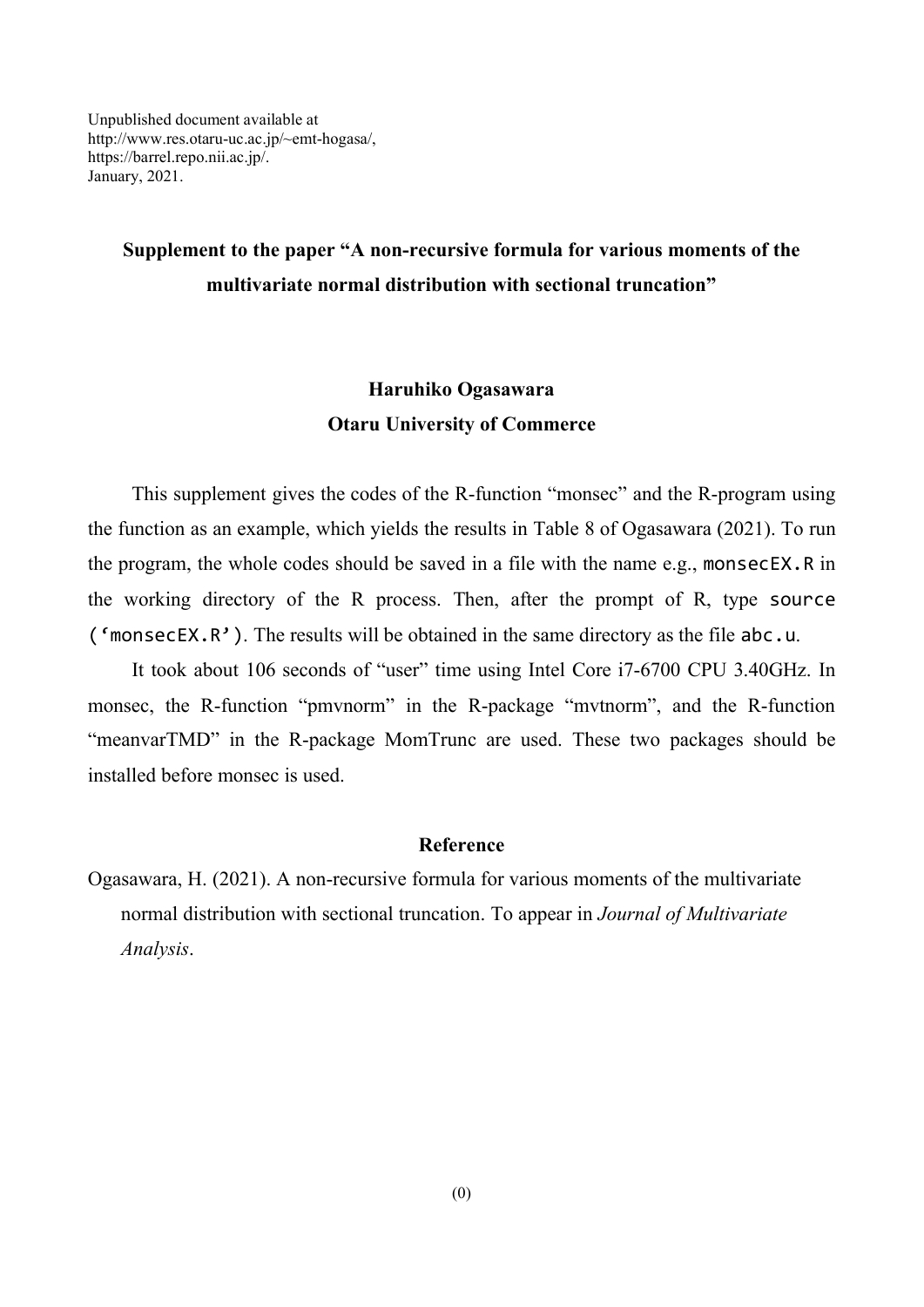```
#
# An example using function monsec to have partially absolute
# moments of the deviations of the bivariate normally distributed
# variables from arbitrary points with sectional truncation
#
# <monsecEX.R>
#
# Use as: R prompt >source('file name.R')
#
starttime=proc.time()
sink ('abc.u')
print(date(),quote=F)
library(MomTrunc)
library(mvtnorm)
############# The start of function monsec ###########################
#
# R-function [monsec] version 2.0
#
# The moments of the multivariate normal distribution
# with sectional truncation
# 2020
# Haruhiko Ogasawara
# Otaru University of Commerce, Otaru, Japan
#
nCk = function(n, k) round(exp(lchoose(n,k))) # nCk=n! / {(n-k)!k!}ldfac=function(i){ # log double factorial i.e., log(i!!)
if(i <= -2 || i %% 1 != 0){cat('!!!! invalid i=',i,'\n'); stop()}
if(i \leq 1)ldfac=0
if(i > = 2) 1 dfac = sum(log(seq(i, 1, by = -2)))return(ldfac)
} # end of function ldfac
monsec=function(dtype,absol,k,A,B,mu,cov,d,
                eps=1e-6,mterm=300,dltuv=10){
########################### INPUT ####################################
#
# [dtype] 'r': the raw moment using vector X with d=0
# 'c': the central moment using vector X-E(X) with d=E(X)
# 'a': the moment using an arbitrary vector d
# in the deviation X-d
# [absol] The n-vector of non-absolute (F) or absolute (T)
# moment for each variable in a multivariate moment
# [k] The n-vector of orders of a multivariate moment,
# where 'n' is the mumber of normally distributed variables
# [A] The n x R matrix of lower limits for selection,
# where 'R' is the number of selected regions
```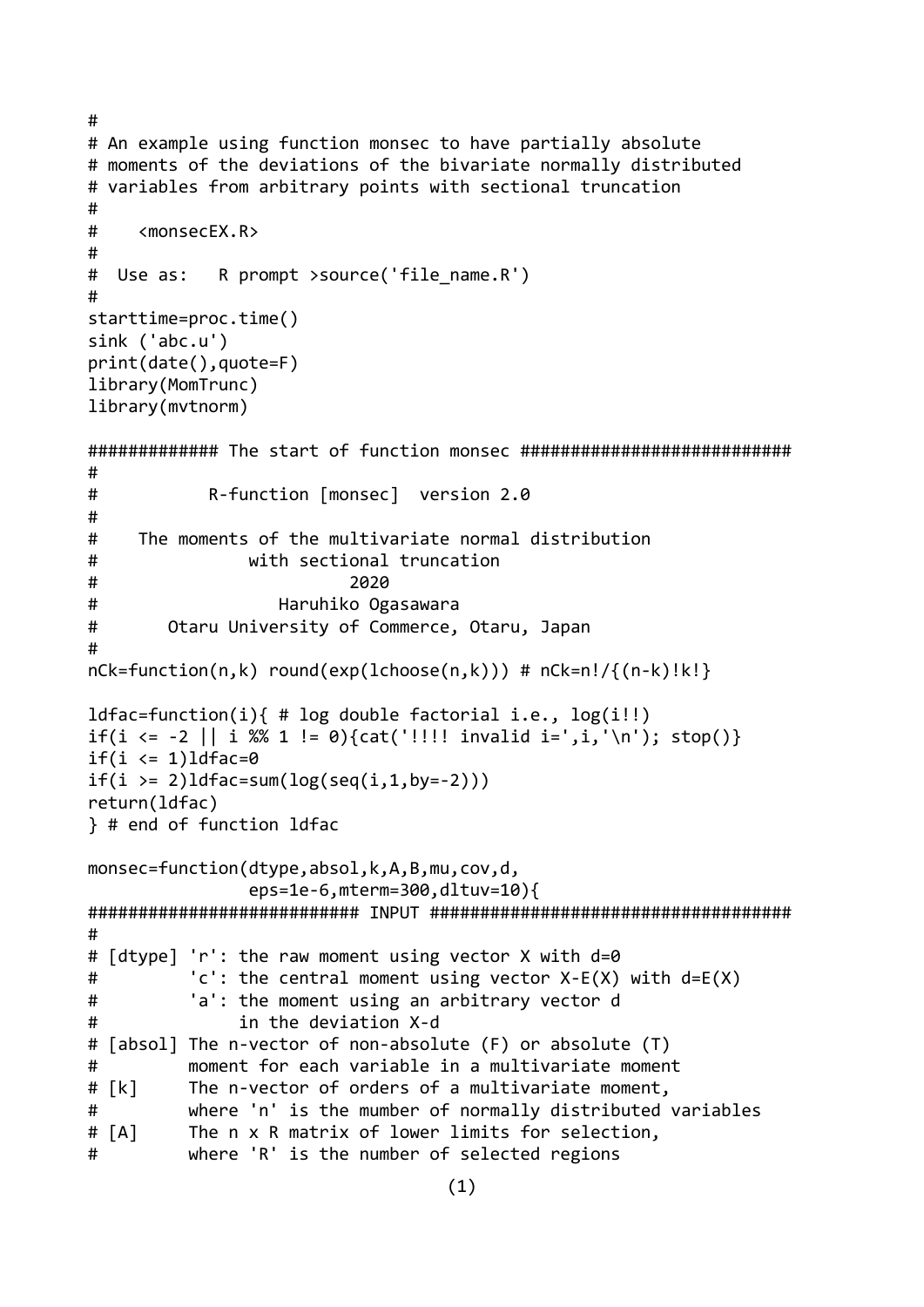```
# [B] The n x R matrix of upper limits for selection
# [mu] The n-vector of means of the multivariate normal
# distribution without truncation
# [cov] The n x n covariance matrix of the multivariate normal
# distribution without truncation
# [d] The n-vector of arbitrary values in the deviation X-d
# when 'dtype' is 'a', otherwise any initial values for d
# can be specified
# [eps] The convergence criterion using the sum of current four
# absolute terms divided by the absolute value of the moment
# in a series, 1e-6(default)
# [mterm] The maximum order of terms for each variable in a series,
# 300(default)
# [dltuv] The increment of variables in a series after the first
# four iterations, 10(default)
#
########################### OUTPUT ###################################
#
# The following are returned,when e.g.,
# value=monsec(dtype,absol,k,A,B,mu,cov,d,eps,mterm,dltuv)
#
# [value$moment] The moment derived
# [value$nterms] The order of terms required to have convergence
# for each variable in a series
# [value$rinc] The final relative increment of variables
# in a series, which should be smaller than
# 'eps' for convergence
# [value$alpha] The value of 'alpha' or normalizer
# in a truncated distribution
if(any(dim(A) != dim(B)))cat('!!!!!!! A, B= \n\n\'print(A); print(B)
stop()}
n=dim(A)[1]R=dim(A)[2]C = B - Aif(any(C \le \theta))stop('!!!!!! b[i,j] \le a[i,j] \in')if(any(absol == F & k % 1 != 0))cat('!!!!!! invalid absol=',absol,'k=',k=,'\n'); stop}
sig=sqrt(diag(cov))
cor=diag(1/sig) %*% cov %*% diag(1/sig)
tm=rep(0,n)alpha=0
```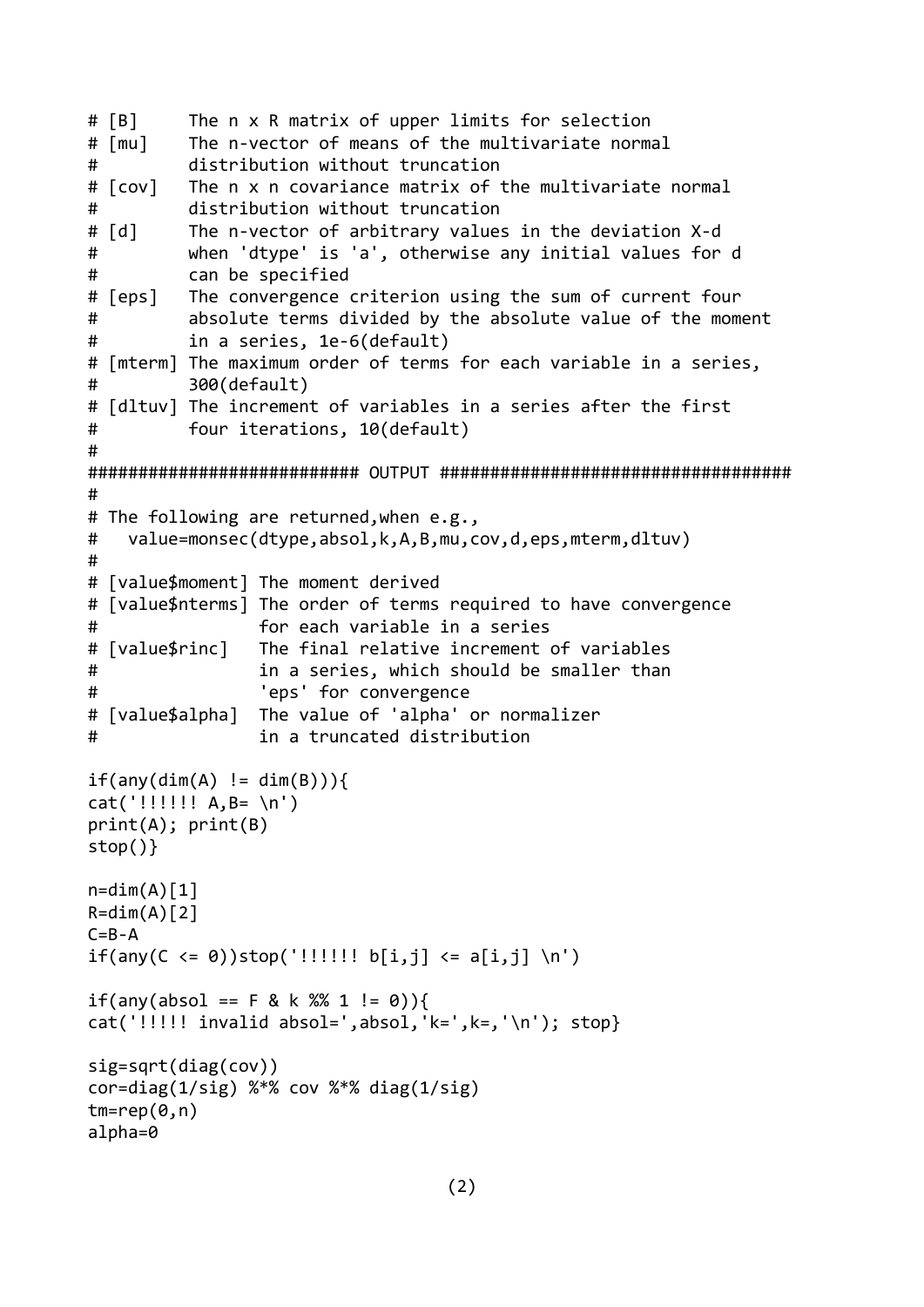```
for (r in 1:R){
a = A, r]
b=B, r]
az=(a-mu)/sig
bz=(b-mu)/sigalp=pmvnorm(lower=az,upper=bz,corr=cor)
alpha=alpha+alp
value=meanvarTMD(lower=a,upper=b,mu=mu,Sigma=cov,dist='normal')
tm=tm+alp*value$mean}
tm=tm/alpha
if(dtype == 'r')d=rep(0,n)if(dtype == 'c')d=tmAd=A-matrix(d,n,R)
Bd=B-matrix(d,n,R)
md=mu-d
icov=solve(cov)
ak=rep(0, n)for (i in 1:n)if(absol[i] == F)ak[i]=k[i]
mseq=NULL
dseq=NULL
ns=(n^2+n)/2h0=1e100 # a large initial value
uv=-1repeat{
if(uv \leq 2)uv=uv+1if(uv \geq 3)uv=uv+dltuv \# to save computation timemuv=0
for (r in 1:R){
ad = Ad[, r]; bd = Bd[, r]for (LL in 0:(2^n-1)){
L0=LL
L=NULL
for (i in 1:n)\{L=c(L0 % 2, L); L0=L0 % 2) # the n-vector L is the
                                              # binary number of LL
cirdL=rep(0,n)for (i in 1:n)cirdL[i]=ad[i]^L[i]*bd[i]^(1-L[i])
cabs=(-1)^ssum(L)for (i in 1:n)cabs=cabs*sign(cirdL[i])^(ak[i]+1)
                                    (3)
```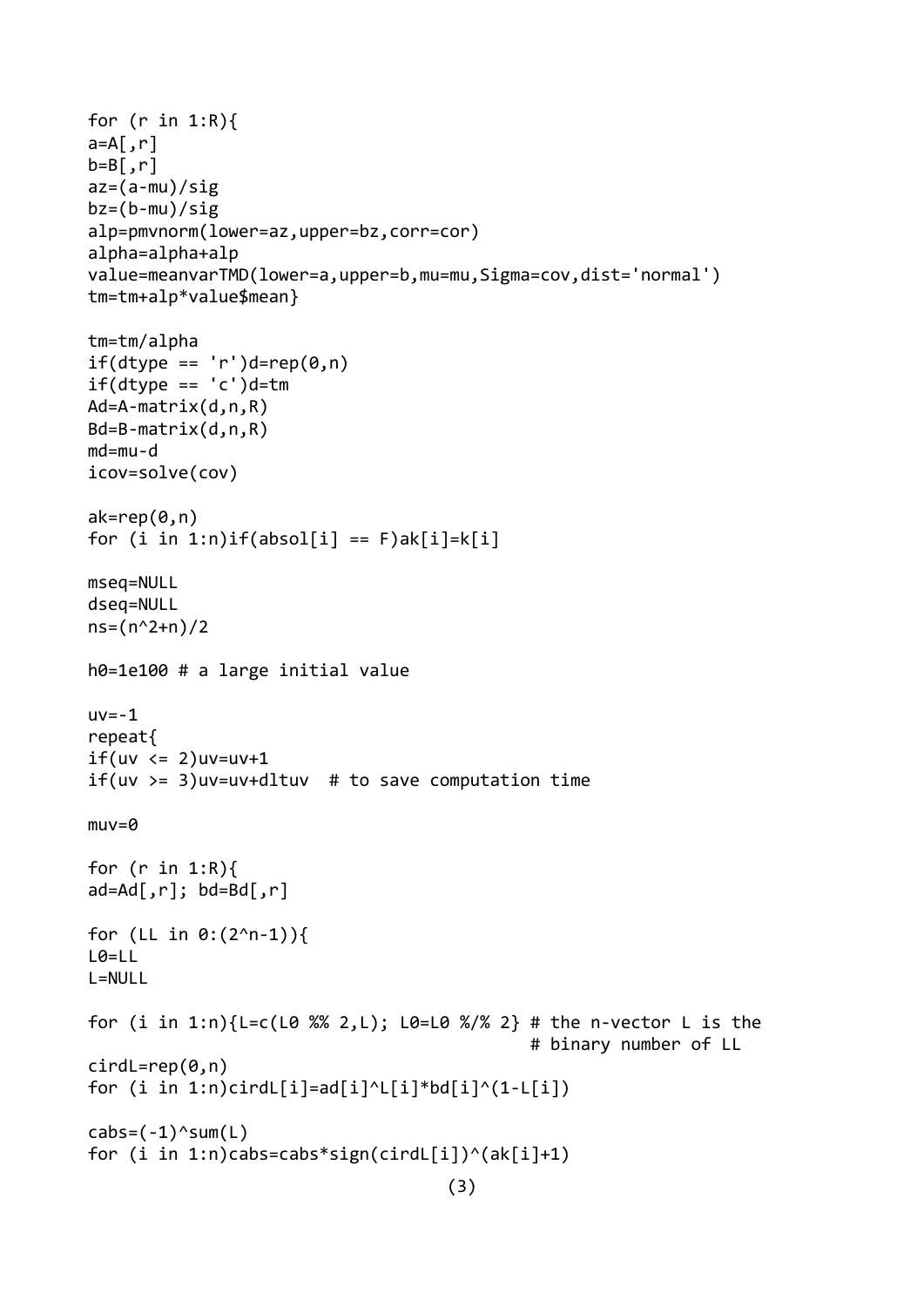```
nuv=rep(0,ns) # nuv will soon be used
for (i in 1:n)if( (icov \frac{8}{8} md)[i]*sign(cirdL[i]) != 0 )nuv[i]=1
ij=n
for (i in 1:(n-1)){
for (j in (i+1):n){
i j = i j + 1# avoid 0*Inf=NaN that cannot be compared with any numbers
if(-2 * sign(cirdL[i]) * sign(cirdL[i]) * sign(icov[i,j]) != 0)nuV[ij]=1}for (tuv in \theta:((uv+1)^sum(nuv)-1)){ # (uv+1)^sum(nuv) is the number
                                      # of all the expanded terms
                                      # when uv is given
g=rep(\theta,ns)tt=tuv
iuv=NULL
for (ii in 1:ns){
if(nuv[i] == 0)iuv=c(iuv,0) # not c(0,iuv)else {iuv=c(iuv,tt %% (uv+1)); tt=tt %/% (uv+1)}
# not c(tt %% (uv+1),iuv)
}
# the ns-vector iuv is the 'reversed' base-(uv+1) number
# for variables u's and v's when uv is given
# (not 'sum(nuv)' but 'ns' in this case)
for (i \text{ in } 1:n)# avoid 0*Inf=NaN that cannot be compared with any numbers
aaa=(icov %*% md)[i]*sign(cirdL[i])
if(aaa == 0)abc=1if(aaa != 0)abc=exp( iw[i]^*log(abs( (icov %^*% md)[i]^*sqrt(2/icov[i,i]) ) ) -lfactorial(iuv[i]) )
if(iuv[i] % 2 == 1 & 8 & sign(aaa) == -1)abc=-abc}
nt = iuv[i]g1h1=n
for (g1 in 1:(n-1))for (h1 in (g1+1):n){
g1h1=g1h1+1
if(g1 == i || h1 == i)nt=nt+iuv[g1h1]}}
                                     (4)
```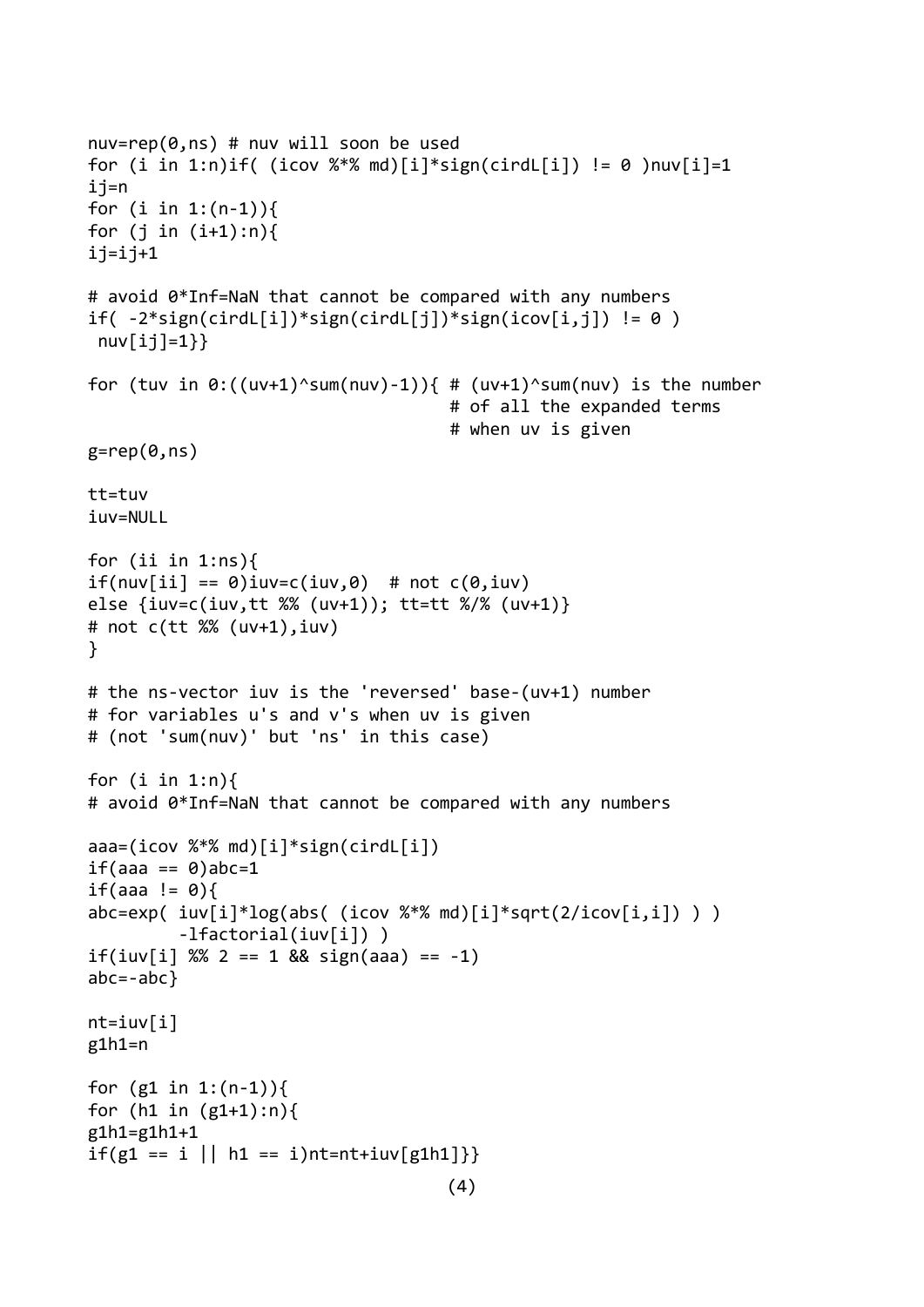```
g[i]=sign(abc)*exp( lgamma( (k[i]+1+nt)/2 ) +
 log( pgamma( cirdL[i]^2*icov[i,i]/2,(k[i]+1+nt)/2 ) ) +log(abs(abc)) )
\} # end of for (i in 1:n)
if(n > = 2)ij=n
for (i in 1:(n-1)){
for (j in (i+1):n){
i<sub>j</sub>=i<sub>j+1</sub>nuvij=iuv[ij]
scijc=sign(cirdL[i])*sign(cirdL[j])*sign(icov[i,j])
if( -2*scijc == 0 && nuvij == 0 )abc=1
if( -2*scijc == 0 && nuvij != 0 )abc=0
if( -2*scijc != 0){
abc=exp( nuij*( log(abs(-2*icov[i,j]))-0.5*log(icov[i,i]*icov[i,j]))
           -lfactorial(nuvij) )
if( nuvij %% 2 == 1 && sign(-2*scijc) == -1 )abc=-abc
\} # end of if( -2*scijc != 0)
g[ij]=abc
}}
\} # end of if(n >= 2)
srL=sign(cabs)
mrL=log(abs(cabs))
for (ij in 1:ns)\{mrL=mrL+log( abs(g[ij]))srL=srL*sign(g[ij]) }
mrL=srL*exp(mrL)
muv=muv+mrL
\} # end of for (tuv in 0:((uv+1)^sum(nuv)-1))
\} # end of for (LL in 0:(2^n-1))
\} # end of for (r in 1:R)
h1=muv
mseq=c(mseq,h1)
dseq=c(h1-h0,dseq)
h\theta = h1msize=4
if(uv \leq 2)msize=uv+1
```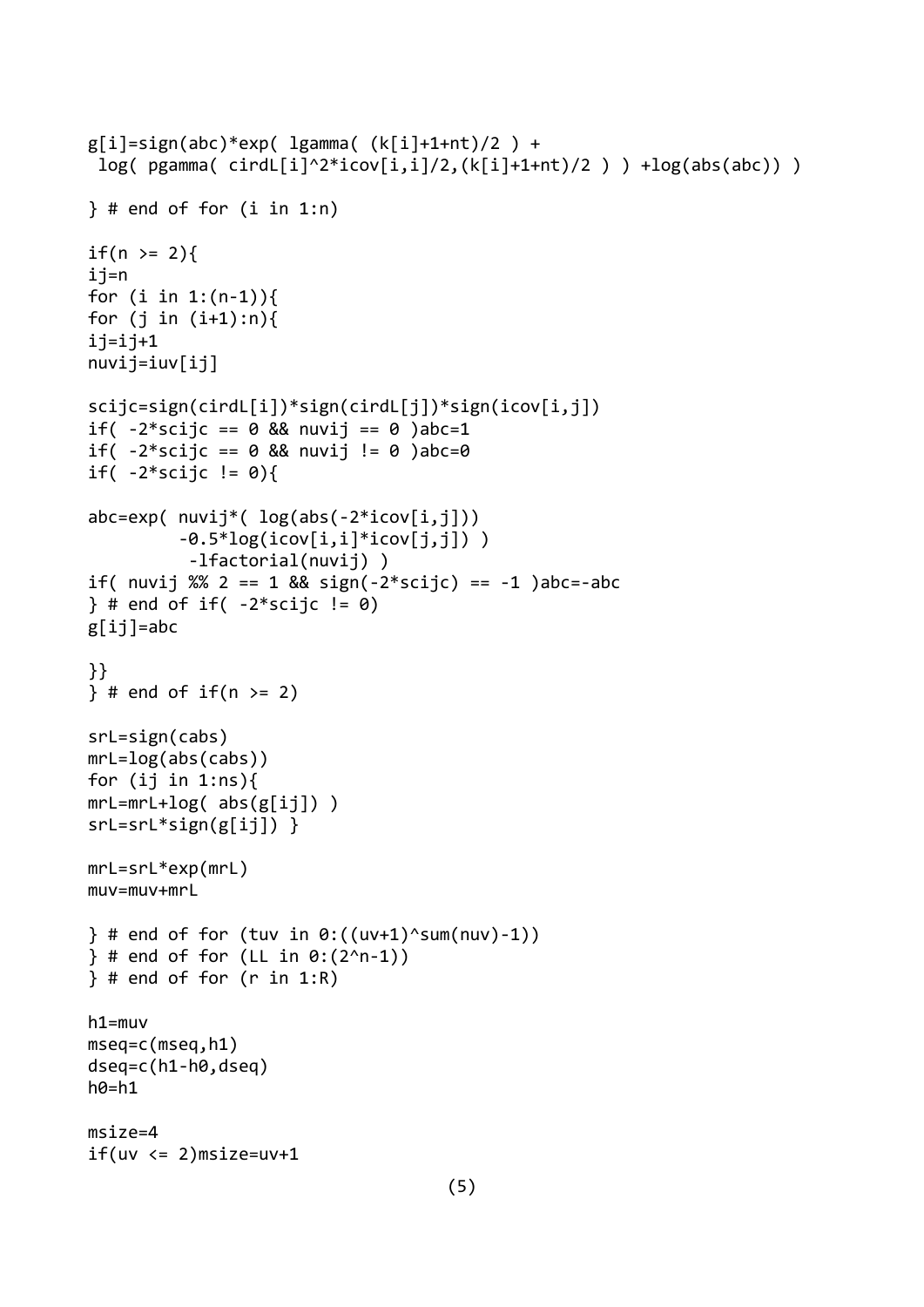```
inc=sum(abs(dseq[1:msize]))
rinc=inc/abs(muv)
# intermediate results when 'out1' is 1
out1=0
if(out1 == 1)cat('## uv=',uv,'mu v=',mu v,'rinc=',rinc,'n')# avoid NaN that cannot be compared with any numbers
if(is.nan(rinc))break
if(rinc < eps )break
if(uv > mterm){cat('!!!!} no convergence, uv=',uv,'n'); break}
} # end of repeat
abc=1
for (i in 1:n)abc=abc*2^(k[i]/2)/icov[i,i]^((k[i]+1)/2)
abc=abc*exp( -t(md) %*% icov %*% md/2 )/
        ( alpha*(4*pi)^{(n/2)*sqrt{(det(cov))})muv=abc*muv
# the sequence of convergence when 'out2 is 1
out2=0
if(out2 == 1)cat('the sequnce of convergence \n',abc*mseq,'\n')
return(list(moment=muv,nterms=uv,rinc=rinc,alpha=alpha))
}
########### The end of function monsec ###############################
ne1=0 # the start of the example-number
ne2=0 # the end of the example-number
xl=c('bivarite case of non-integer orders for absolute moments \n and 
integer orders for non-absolute moments with sectional truncation \n')
n=2R=2eps=1e-6
mterm=300
dltuv=1
A=matrix(c(-1, 0,-1, -1),n,R,byrow=T)
B=matrix(c(\theta, 1,
             1, 0),n,R,byrow=T)
mu=rep(0,n)cov=matrix(c(1,0.5,0.5,1),n,n)
                                    (6)
```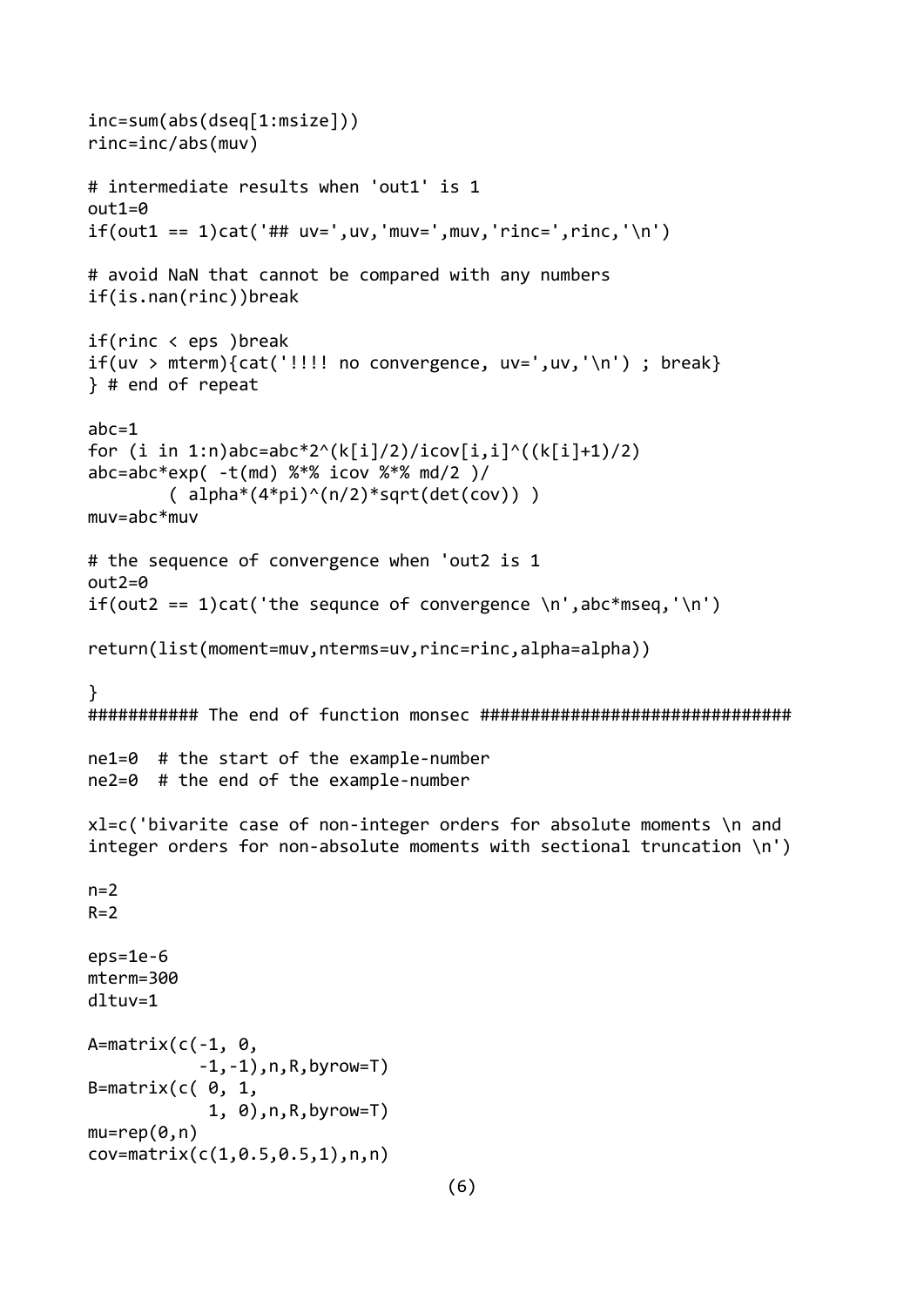```
absol=c(T,F)
cat('\n\n\{n\}n')cat('************************************************************ \n')
cat('************************************************************ \n')
cat('************************************************************ \n')
cat('\n\n')cat('Partially-absolute multivariate moments under normality \n')
# the orders minus 1 of non-absolute moments
# the non-integer orders of absolute moments will be given later
# from mk
mk=c(-1:20,49,50,99,100,199,200,299,300,319,320,321)
for (dtype in c('r', 'c', 'a'))d=rep(0,n)cat('\n\n')
cat('************************************************************ \n')
cat('************************************************************ \n')
cat('Partially absolute multivariate')
if(dtype == 'r')cat(' raw moments \n'if(dtype == 'c')cat(' central moments \n\'if(dtype == 'a')d=rep(0.3,n)
cat(' moments from the values \n\cdot)cat('of the elements of vector d=', d, '\n')}
for (ie in ne1:ne2){
cat('\n\n')cat('************************************************************ \n')
cat('Example',ie,':',xl,'\n')
cat('n=',n, ' R=', R,' \n')cat('A= ')
print(A,quote=F)
cat('B= ')
print(B,quote=F)
cat('mu=',mu,'\n')cat('covariance matrix= \n')
print(cov,quote=F)
cat('eps=',eps,'\n')
cat('mterm=',mterm,'\n')
cat('dltuv=',dltuv,'\n')
```